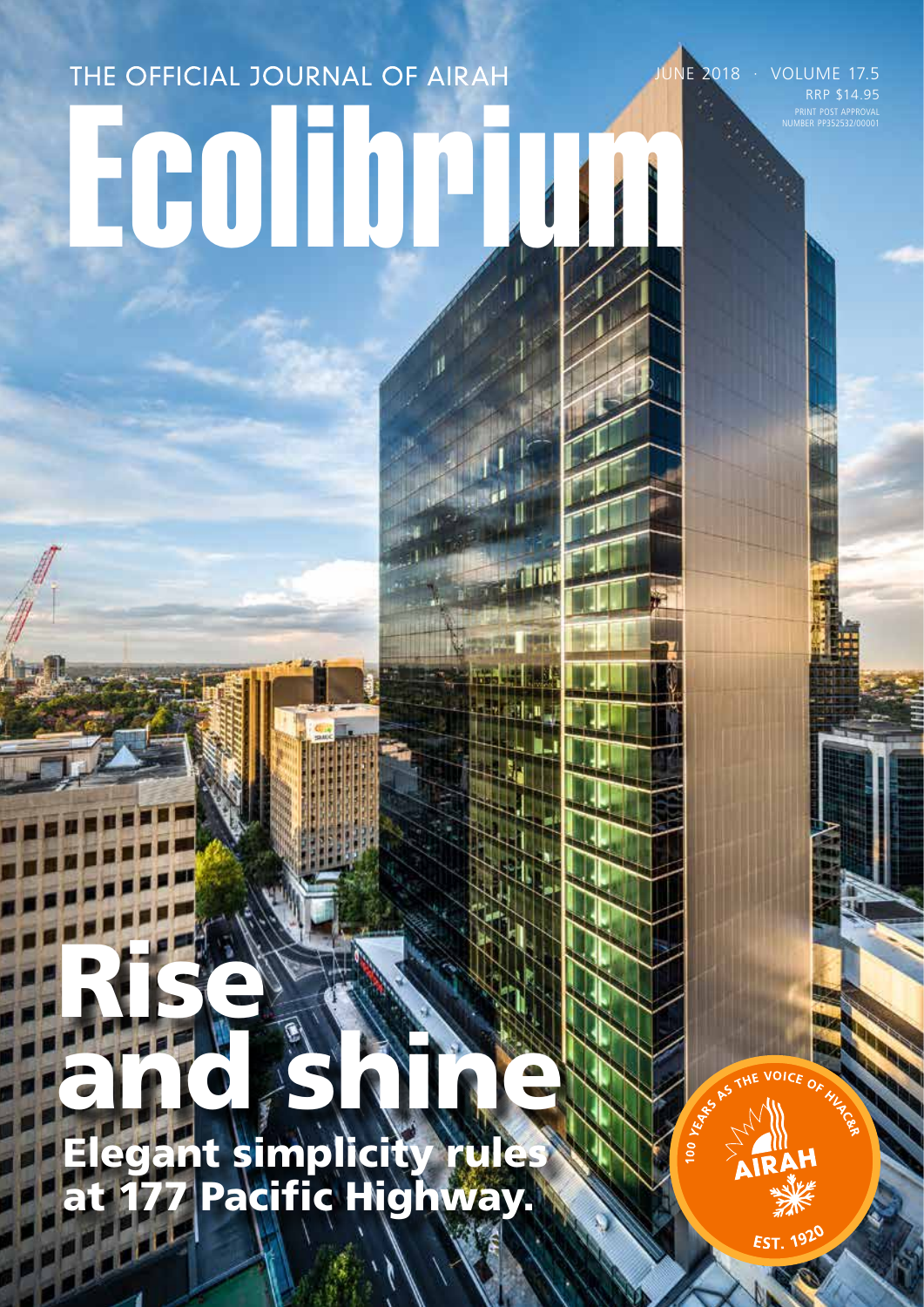

# **Rise and shine**

As the newest and tallest A-Grade commercial office tower to be built in North Sydney, 177 Pacific Highway has overcome a number of design challenges while exceeding energy performance expectations, as **Sean McGowan**  discovered.

Images courtesy of AECOM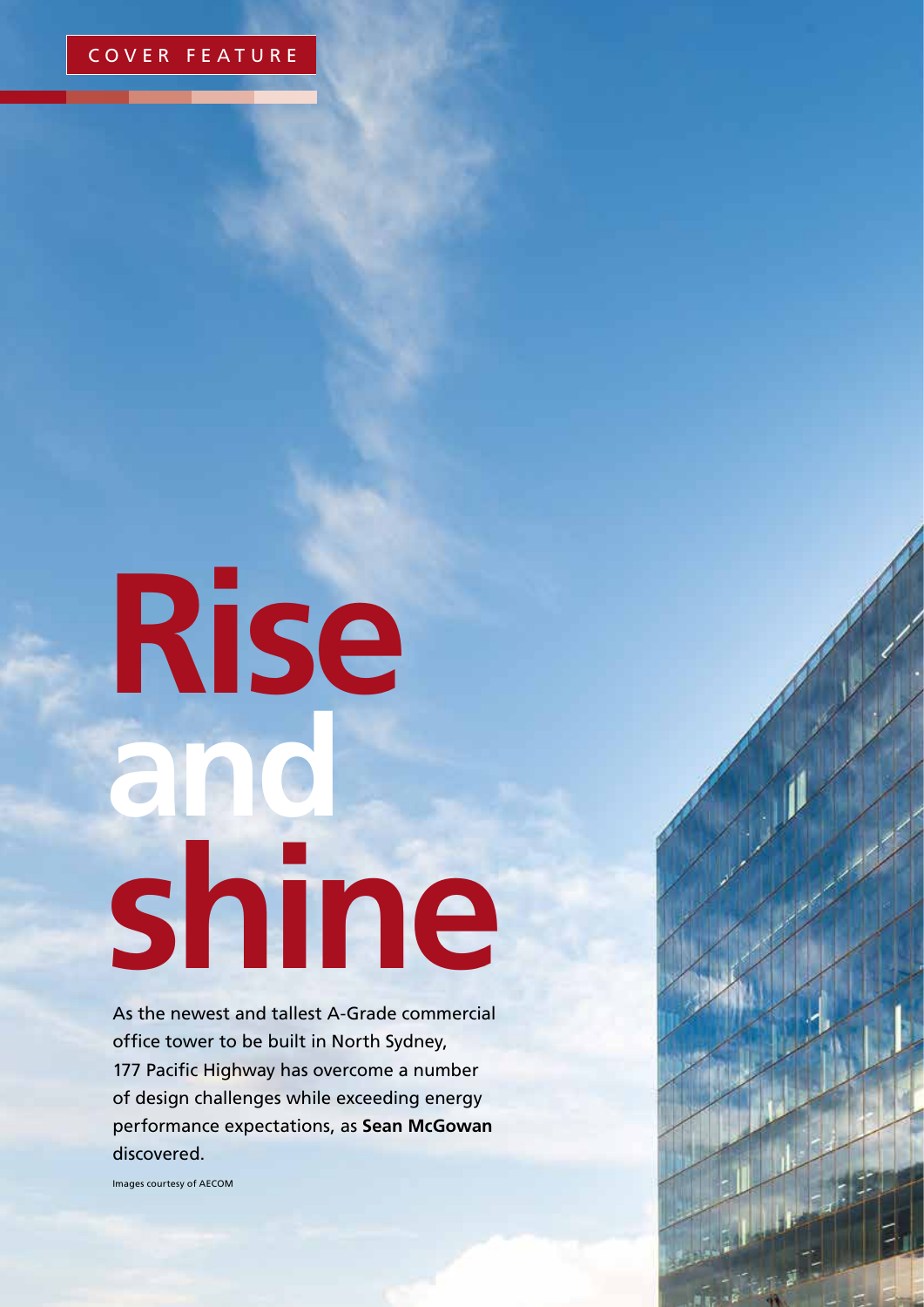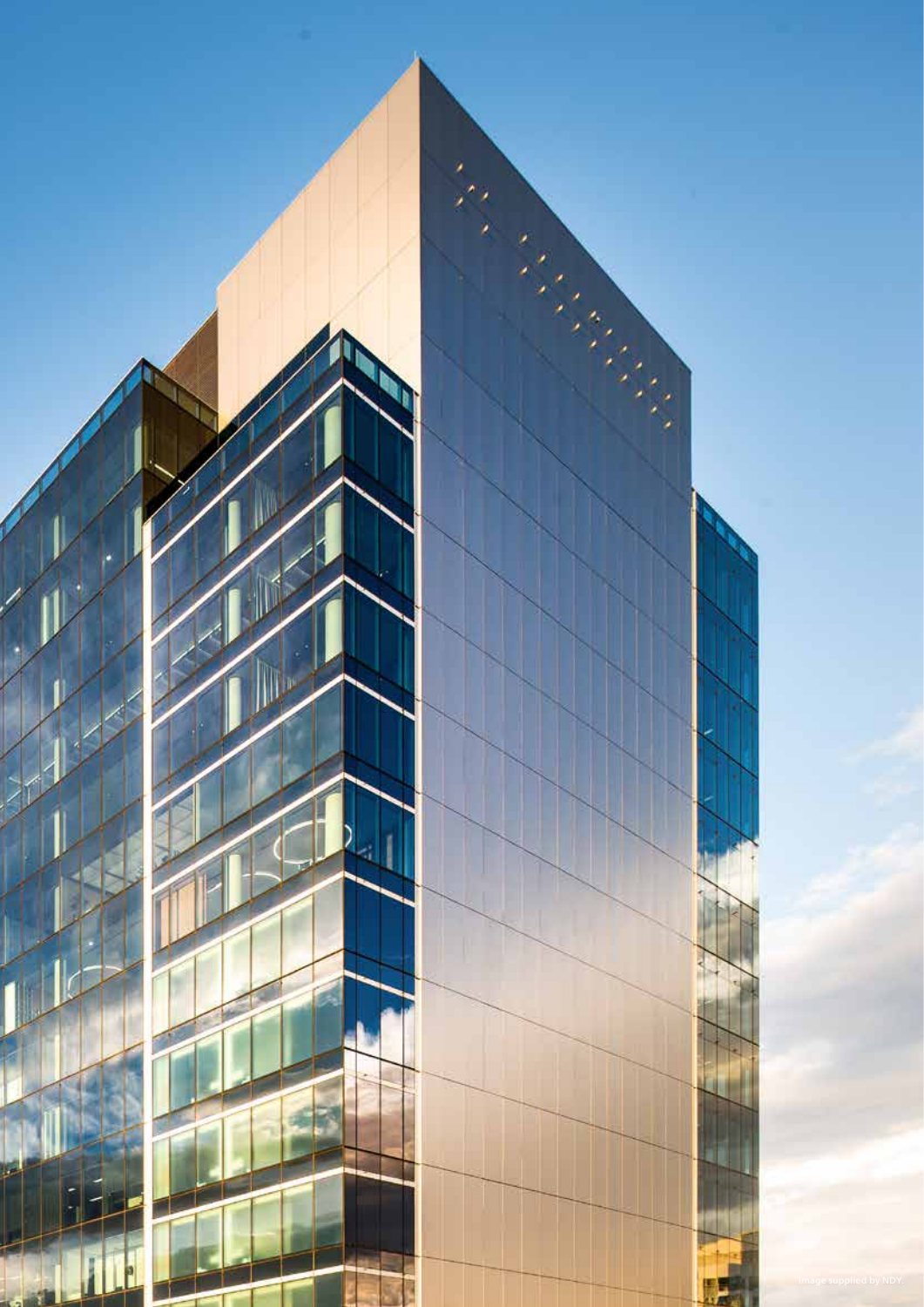

Sometimes, the most expensive or complex option does not always result in the best performance. And so it goes at North Sydney's newest and tallest addition, 177 Pacific Highway.

The building has been designed by architectural firm Bates Smart, developed by Leighton Properties for owner Suntec Real Estate Investment Trust (Suntec REIT) and built by CPB Contractors, with AECOM providing services engineering. It features a deceptively simple design, which supports the flexibility demanded of modern workplaces by enabling collaboration and integration.

Indeed, simplicity in design and construction was the mantra adopted throughout the project – from the building's raised architectural form that creates a new public space at its base, to an energy-efficient design that has it achieve a 5.5 star NABERS Energy rating without the use of green power.

At 31 storeys, 177 Pacific Highway reaches the suburb's maximum height limit of 195m while limiting overshadowing and solar access of surrounding properties and spaces.

"Overshadowing prohibitions have effectively prevented new high-rises in North Sydney for nearly two decades," says Philip Vivian, director at Bates Smart. "Much of the debate about tall buildings has been around their height but the concern should be focused on public amenity rather than height. Our aim for 177 was to demonstrate that tall buildings can be built in dense urban environments without impacting on the public amenity of the city."

Any overshadowing created by the building was minimised by large cutouts to the eastern façade, and is also compensated by the creation of a publicly accessible "wintergarden" plaza. The plaza benefits from solar heat gain to warm it in winter (supplemented with hydronic heating) and uses convection cooling in summer to maintain comfortable conditions.

But it's the simplified approach to the mechanical services design and resulting energy performance that might turn heads.

# HIGH VALUE

AECOM was engaged by Leighton Properties and then novated to CPB Contractors to provide mechanical, electrical (including communications and security), hydraulic and fire protection design services, as well as fire engineering, acoustic and ESD engineering consulting services for 177 Pacific Highway in the third quarter of 2013.

"The HVAC and mechanical services brief was to provide elements typical of a high-quality commercial office property while maintaining a high level of occupant comfort, energy efficiency, operational reliability and environmental sustainability – all at a low delivery

cost point," says Tim Dunn, principal engineer – sustainability for AECOM. "Having floor layout system flexibility to more easily accommodate fitout designs was also a brief driver."

The mechanical services brief demanded a response to an internal equipment load of 15W/m², a tenant supplementary loop capacity of 25W/m², a minimum of four after-hours operation zones per floor, and tenant supplementary outside air of 0.3l/s/m².

Typical office temperature set-points of 22.5±1.5°C were required, while a conditioned entrance lobby required slightly relaxed temperature control more befitting of a transient space.

Additionally, improved indoor air quality was required through 100 per cent increase in outside air ventilation over AS/NZS1668.2-2012, combined with demand-controlled ventilation (DCV) using  $CO<sub>2</sub>$  levels to optimise ventilation requirements and manage energy consumption.

According to Dunn, the project's sustainability targets included 5 star Green Star Office Design v3, 5 Star Green Star Office As Built v3, and a 5 star NABERS Energy base building (commitment agreement without green power) rating.

"Our immediate design challenge was how to provide such a level of service," Dunn says, "combined with the desired efficiency while managing project costs."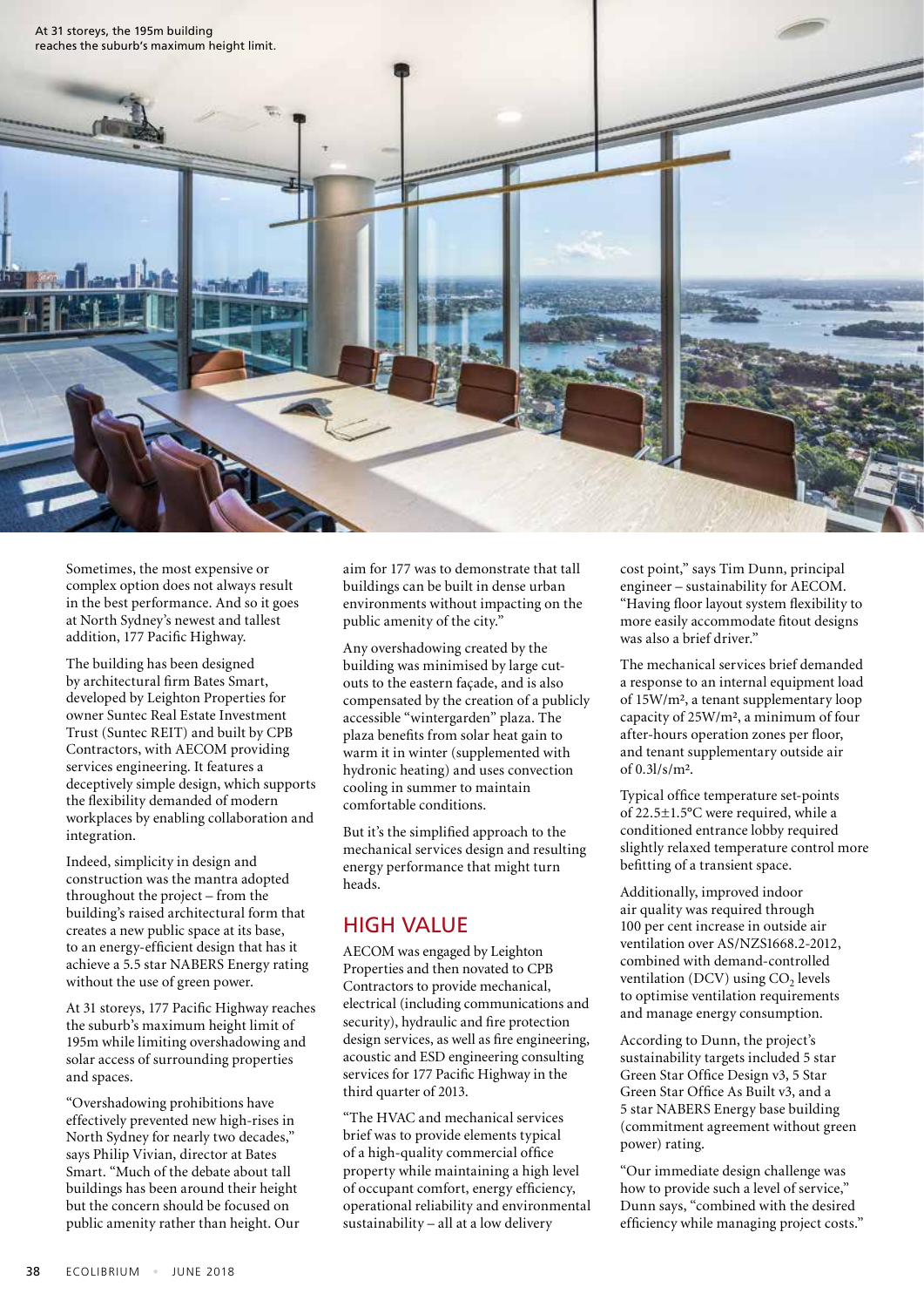#### COVER FEATURE

# **STARRY OUTCOMES**

#### **177 Pacific Highway reached practical completion on August 1, 2016. It reached full occupancy by the end of that year.**

The building's HVAC systems performed well post-occupancy, with no major issues encountered during the defects liability period (DLP). With minor tuning, temperatures were maintained during occupancy and the energy performance of the HVAC system exceeded target expectations.

Monthly energy monitoring of the building performance was undertaken for a year following occupation. It found that energy consumption of major HVAC system components aligned with, or was less than, modelled targets.

"A reasonable reduction in energy consumption compared to the simulation

targets was seen for the AHU and RA fans, which is testament to the sound delivery by Fredon Air and product performance of the plug fan, built up AHUs," says AECOM's Tim Dunn.

Monthly building performance review workshops led by CPB were also completed. These included Fredon, Alerton (BMCS contractor), the building manager CBRE, Leighton Properties, AECOM and other trades when appropriate.

These workshops were considered indispensible in reviewing energy performance, obtaining occupant feedback (CBRE, CPB and Leighton Properties are all occupants), and to determine any appropriate tuning activities to carry out for maintaining the target outcomes and optimise performance for occupants.

The high energy efficiency of the HVAC plant has supported the building achieving a certified NABERS Energy base building rating of 5.5 stars – a half star above target. Dunn says a sizable buffer existed above the 5.5 star rating, such that the overall base building energy consumption and greenhouse gas emissions were over 14 per cent less than that of a 5.5 star rating. For the current NABERS Energy rating period, an actual energy intensity of 236MJ/m² per annum was achieved.

"From our review of data for NABERS Energy base building certified developments, 177 Pacific Highway ranks very highly," says Dunn. "It appears to outperform other recent developments – and all without green power, chilled beams or cogen," says Dunn.

"By utilising straightforward design strategies and pushing these to the limit, this project has maximised performance and exceeded expectations at a low price point."

Facilities Manager CBRE is optimistic that with further tuning during 2018, a 6 star NABERS Energy rating may be achieved.

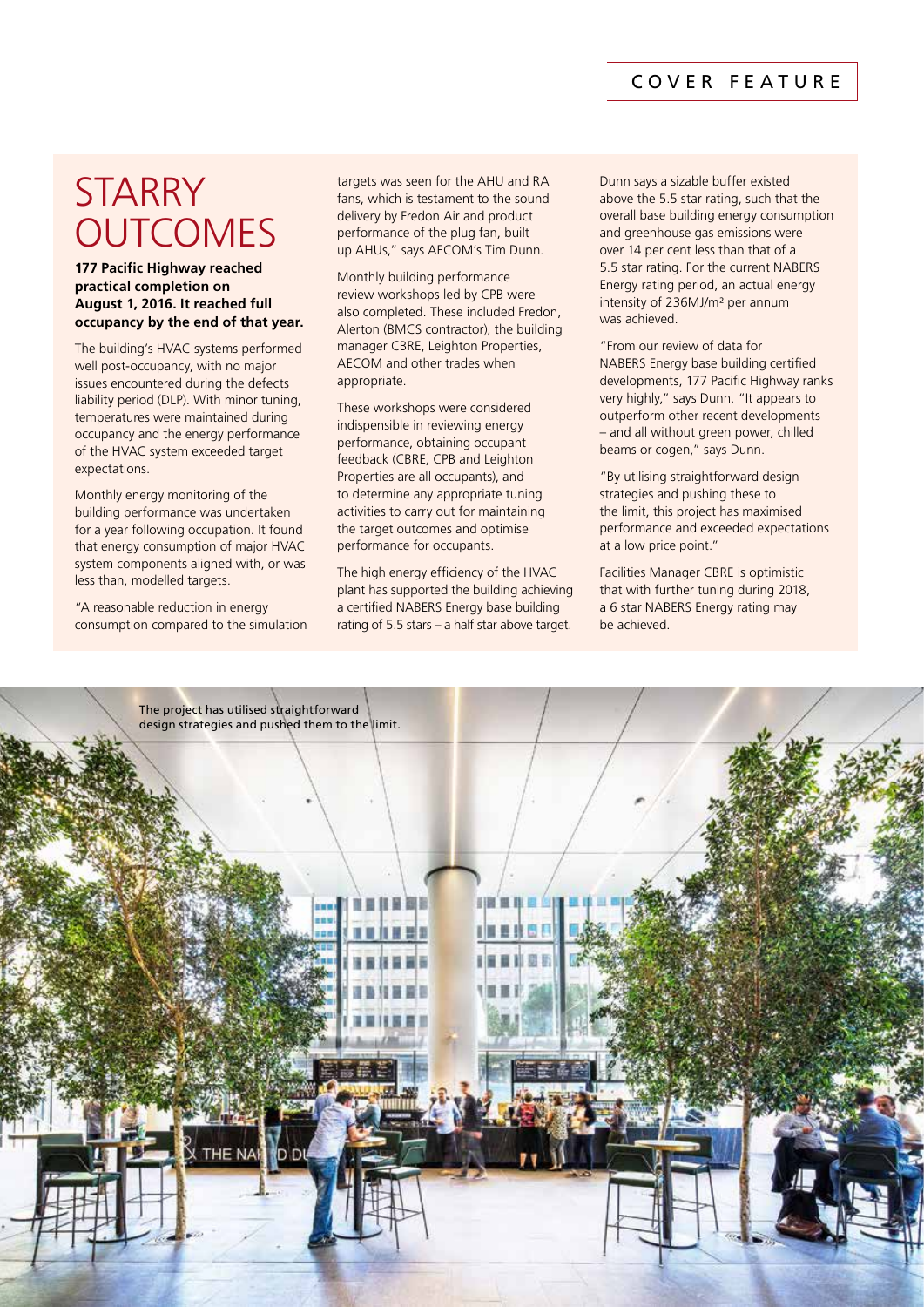

# LOW COST, HIGH PERFORMANCE

AECOM's mechanical and ESD teams completed detailed analysis during the concept design stage of the 177 Pacific Highway project to evaluate the appropriate HVAC design strategies to take forward. This included simulation modelling to set system design performance targets.

 $\overline{\mathbf{t}}$ 

\*

This revealed that high levels of system energy efficiency could be realised by using a variable-air-volume (VAV) arrangement, without resorting to chilled beams as either a full solution or in a hybrid arrangement.

"For many contemporary buildings hybrid systems are looked to for the pursuit of high energy performance," says Dunn. "However, by targeting increased air-handling system efficiencies it is possible to achieve high levels of performance using a VAV arrangement."

Analysis for the project showed a key design requirement to sufficiently minimise operational energy consumption for the VAV design strategy was to reduce airhandling system pressures to a maximum of 850Pa total static. This included all supply and return pressure losses – both internal and external – coupled with high-efficiency fans and motors.

AECOM's analysis considered wholebuilding integrated design approaches to balance heating and cooling loads, operational performance goals such as 5-star NABERS Energy, and drivers from Green Star such as occupant thermal comfort and daylight performance.

Dunn says the analysis was carried out to establish design requirements in support of a NABERS Energy base building rated level of 5 stars plus a further 25 per cent energy reduction for a buffer over the 5-star target.

With a VAV system approach selected, AECOM set about overcoming the challenges associated with spatial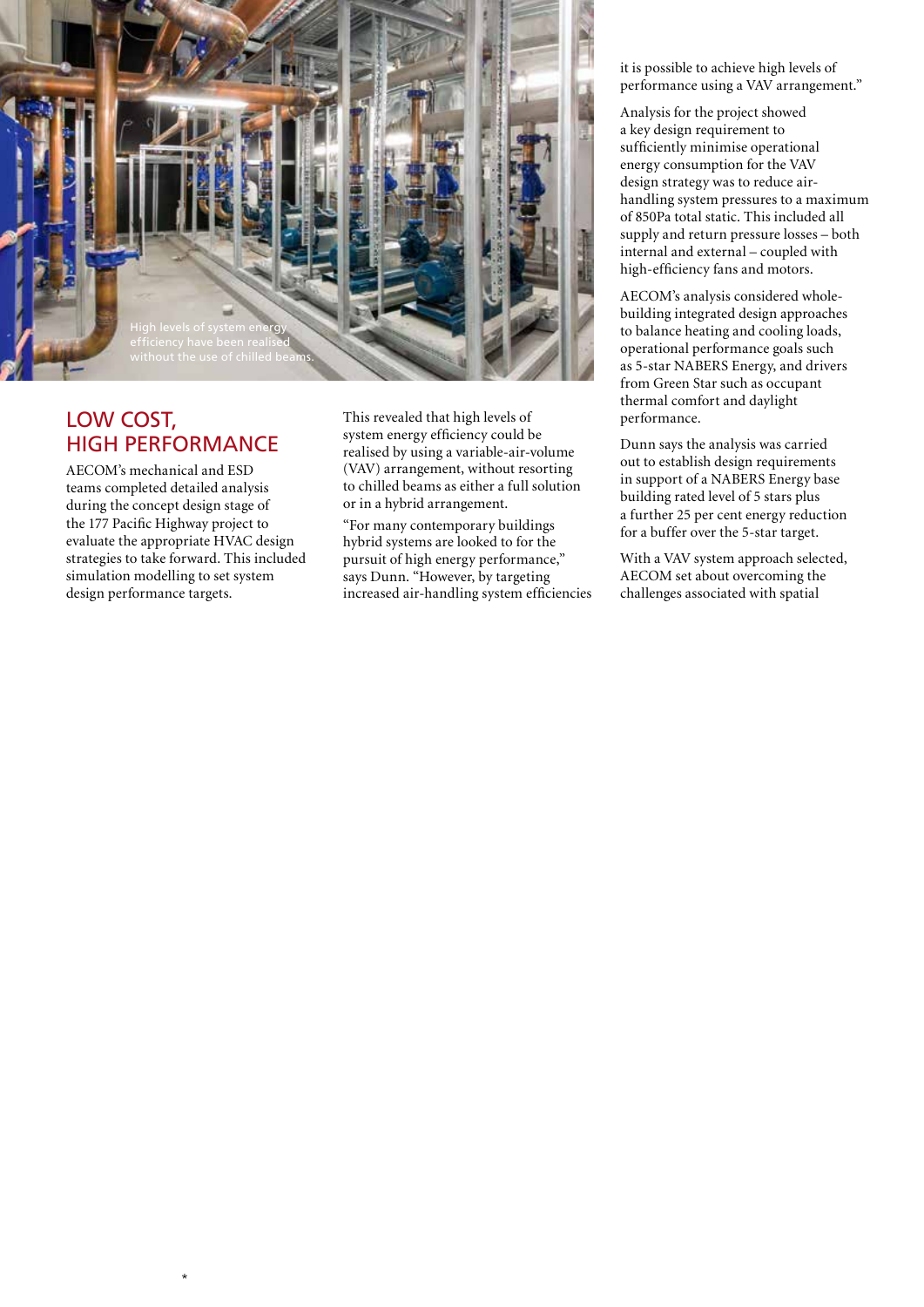constraints. These were further complicated by the loss of net lettable area (NLA) on some levels where building setback (i.e., the cut-outs to the eastern façade) was required to meet overshadowing conditions applied by North Sydney Council.

"Pressure then mounted to reduce plant rooms and risers to gain back NLA," says Dunn.

To reduce riser sizes and air-handling plant volume, a split air-handling strategy was employed, with two air-handling unit (AHU) groups serving the major halves of the office space from two separate air-handling plant locations at Level 3 and the roof plant at Level 31.

"This allowed risers to be constrained to air volumes for a smaller portion of the building, as opposed to the whole building per riser," says Dunn. "In this way, we were able to claw back some NLA on each floor."

Further NLA was gained by progressively reducing the duct risers to suit the required air volumes.

"This was achieved through an innovative design by both CPB and the structural consultant (Arcadis) of the core wing

walls and upstand beams to support the office slabs adjacent to the risers," says John Mills, senior design manager for CPB.

"By adjusting the projection of these concrete riser wing walls, the core/risers were reduced and therefore more NLA was gained on the majority of office floors."

# THE CONTRACTOR

In 2014, mechanical services design contractor Fredon Air was engaged to the project by CPB Contractors and began to work closely with AECOM on the mechanical services design.

With Fredon taking "design and construct" responsibility for the mechanical services, achievement of the HVAC design brief objectives and operational performance now fell more heavily to them.

At this time, Fredon was asked to provide pricing for a number of HVAC concepts including the VAV system design, and an alternative hybrid system utilising active chilled beams on the perimeter.

# FANS OF THEIR WORK

According to Tim Dunn from AECOM, some issues were encountered during the commissioning process with the dual-fan AHUs. These are designed to operate with a single fan to serve low-flow/load requirements, or operate both fans for higher flow/load.

"Switching between single and dual-fan operating modes was found to cause some issues," he says.

"Some flow reversal through the non-operating fan was found to occur under certain conditions, leading to this fan turning backward. The variable-frequency drive was found to not be able to start the associated motor when the fan was turning backward."

To negate the issues encountered when starting the fans, staging steps and processes were implemented.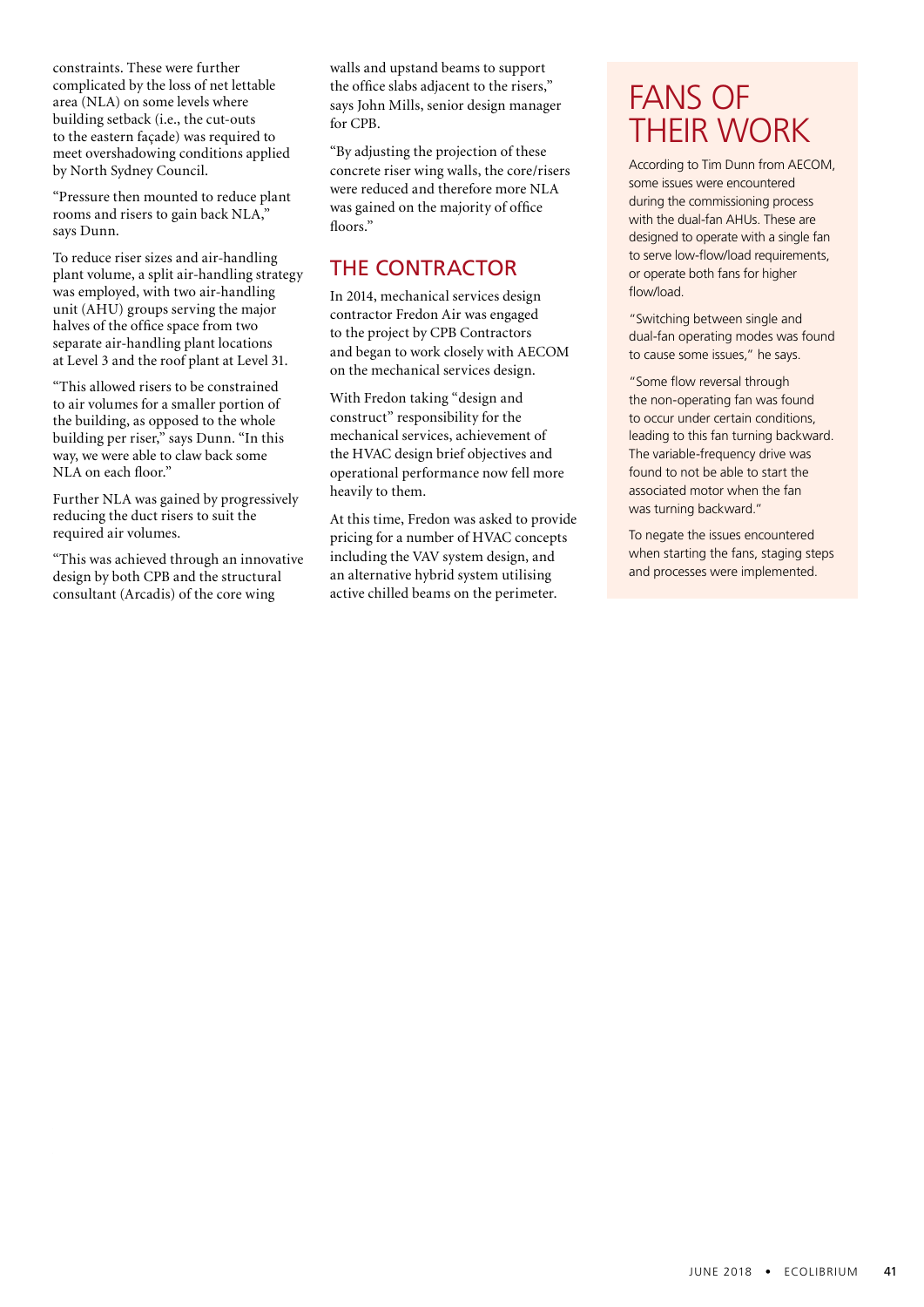## COVER FEATURE

The latter system proved to be significantly more expensive than the former. No guarantees could be established that the system would perform any better than the VAV system from an energy-efficiency or temperature-control perspective. The VAV arrangement was therefore settled as the final design strategy.

"This type of air conditioning system (VAV) is a simpler system to control compared to other concepts, and presents lower maintenance costs for the client," says Zois Kotsis, construction manager for Fredon Air. "Spatially, however, it is a challenging format."

Fredon was able to offer further efficiencies by using a higher temperature difference on the condenser water side (8°C split) compared to the original concept design of 5.5°C.

This resulted in slightly larger cooling towers. But as an overall system combined with chiller performance, it operates in a more energy-efficient manner.

"This also enables further cooling tower fan turndown during normal operation," says Kotsis, "while taking advantage of the increased water surface area in the towers, and the resultant energy savings." says Kotsis.

## UPS AND DOWNS

The building's HVAC design utilises a chilled and heating water thermal plant connected with central air-handling plant that is split into three groups to serve Ground to Level 2 (from Level 3), Levels 4 to 17 (from Level 3) and Levels 18 to 30 (from Level 31).

The VAV system features separate AHU thermal zones per façade orientation (excluding a small south zone on some floors), as well as two central zones. AHUs utilise AC motor plug fans with dual fan/motor assemblies for large units.

"Serving each façade and centre thermal zone individually allows a single supply temperature from each AHU to be provided," says Dunn. "It also removed the need for reheat of supply air for another zone with a different load profile, maximising thermal efficiency."

This means reheat equipment is not required, avoiding the associated energy penalty.

# LESSONS FROM THE CONSULTANT

**AECOM's principal engineer – sustainability, Tim Dunn, shares some of the lessons that can be taken from the design of 177 Pacific Highway's mechanical services systems.**

- **1.** A high level of HVAC system energy efficiency can be achieved with an all-air VAV system when carefully designed and constructed. If sufficient space is available for such a system selection, more expensive systems such as chilled beams do not need to be included.
- **2.** Early involvement of the ESD team was integral to the achievements of the project. Engagement of an ESD engineer is sometimes left until after major services and other design decisions have already been taken.

The main air-handling systems were designed and selected to keep system pressures very low, with total air-loop static pressures below 850Pa on average. This included all AHU supply system losses (internal, external and dirty filter allowances) and return-air fan losses.

The chilled water plant, located on Level 3, incorporates three water-cooled variable-speed screw compressor chillers in a parallel reticulation arrangement. Dedicated variable primary-only chilled water pumps and dedicated condenser water pumps are part of the system. Heat rejection is achieved via induced draft cooling towers located on the roof.

"The three chillers were selected to provide sufficient redundancy per the Property Council of Australia requirements," says Dunn. "They include a small chiller for optimal continued operation at low loads."

Dunn says the units selected for this project feature excellent part and high-load performance (Coefficient of Performance of 5.99 and an Integrated Part Load Value of 10.95) and have contributed significantly to the project's overall energy efficiency.

However, the ESD engineer has a strong role to play in driving and coordinating design of highperformance buildings to make sure integrated decisions are implemented.

**3.** Close collaboration and good working relationships with the client, architect and contractor team are vital. This allows for more flexibility in the consideration of design options, leading to well integrated design solutions and successful delivery.

Any issues developed during the course of the project are able to be resolved more quickly. For example, the architect Bates Smart communicated very effectively with AECOM and worked through issues such as the floor setback changes due to council overshadowing restrictions.

A supply-air temperature of approximately 10.5°C was selected to reduce required air volumes and minimise AHU plant, ductwork spatial requirements and riser sizes. Combined with the low system pressure and highefficiency plug fans, the air-handling design fan power requirements are very low.

"Variable-air volume, coupled with a static-pressure reset control strategy, allowed significant reductions in fan power and operational energy at lower than peak space loads that occur at most times," Dunn says.

The heating water plant incorporates four gas-fired hot water boilers that have been split into pairs at the air-handling plant locations on Level 3 and Level 31 to reduce water volume and pipe runs.

"This configuration allows heating systems to reach temperature sooner and reduces piping heat losses, providing a more efficient system than a singlepoint plant location," Dunn says.

As the location of the boilers on Level 3 meant there was no access to the roof for discharge, Fredon Air designed dilution fans for the flues to ensure horizontal discharge was compliant.